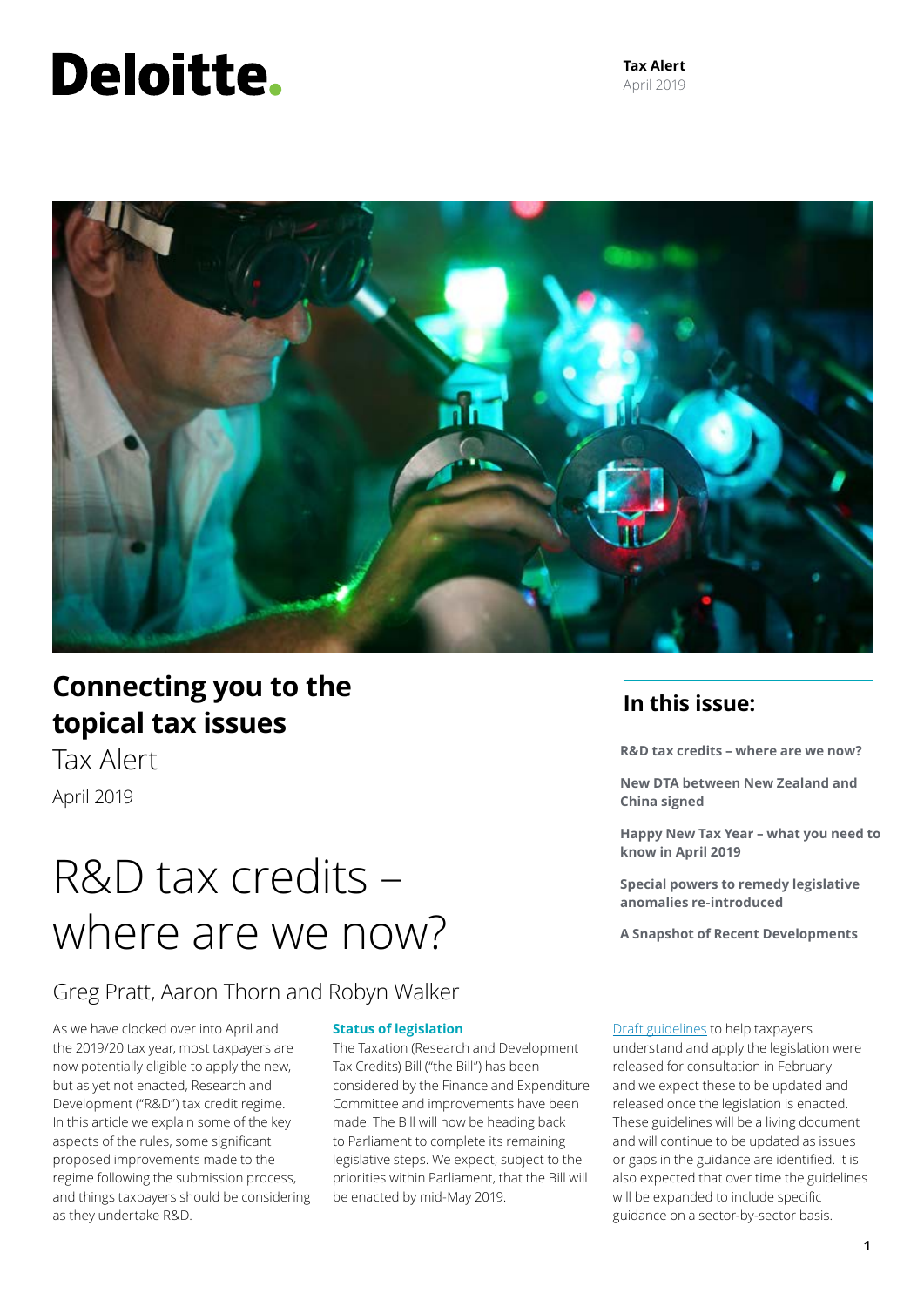

#### **R&D tax credit – Facts**

- **• Applies from the 2019/20 income year**
- **• 15% tax credit, with imputation credits also received**
- **• Non-refundable tax credit in most cases in year 1 (further work is being done in this space)**
- **• Minimum spend required is \$50,000; maximum level of claim is \$120million of expenditure (with the ability to have this increased on application)**
- **• Focus is primarily on R&D conducted in New Zealand (but some supporting activities can be undertaken outside New Zealand)**
- **• Costs which are eligible for the credit include employee costs, depreciation on assets used in R&D, cost of goods and services used as part of the R&D**
- **• Specific activities and costs are excluded from eligibility**
- **• Internal software development has specific rules and an eligible expenditure cap of \$25million**

The draft guidelines currently cover the software development, primary production, food and beverage and manufacturing sectors.

#### **Application date**

The R&D tax credit regime will provide a 15% tax credit for eligible expenditure incurred on eligible R&D activities undertaken in the 2019/20 and later tax years. This means that if you have a March balance date, the regime will apply to expenditure incurred from 1 April 2019; a December balance date can apply the rules from 1 January 2019 and a June balance date can apply the rules from 1 July 2019 for example.

#### **What is (or is not) R&D?**

The key thing taxpayers need to understand is what is R&D which may qualify for the regime. This is something which needs to be carefully considered based on the definitions contained within the Bill. The concept of R&D can also often run counter to the approach taken in business documentation, where personnel may understate the risks or uncertainties of particular activities in order to get a project approved.

R&D activities are made up of core and supporting R&D activities.

A "core R&D activity" is one that:

- **•** Is conducted using a systematic approach; and
- **•** Has a material purpose of creating

new knowledge, or new or improved processes, services, or goods; and

- **•** Has a material purpose of resolving scientific or technological uncertainty; but
- **•** Does not include an activity if knowledge required to resolve the uncertainty is publicly available and/or deducible by a competent professional in the relevant scientific or technological field.
- **•** Activities undertaken outside New Zealand will not be eligible as a core R&D activity.

A "supporting R&D activity" means an activity that has the only or main purpose of, is required for, and integral to, conducting a person's core R&D activity. Some supporting R&D activity may be undertaken outside of New Zealand.

Both core and supporting activities will have certain activities which will be legislatively excluded from qualifying. For more information about what is excluded from the regime, reference should be made to proposed Schedule 21 of the Income Tax Act 2007.

What is or is not an eligible R&D activity will really come down to the facts of each particular case, but some examples of the types of activities which may qualify include:

- **•** The creation of new or more efficient algorithms based on new techniques or approaches
- **•** Machine learning and robotics development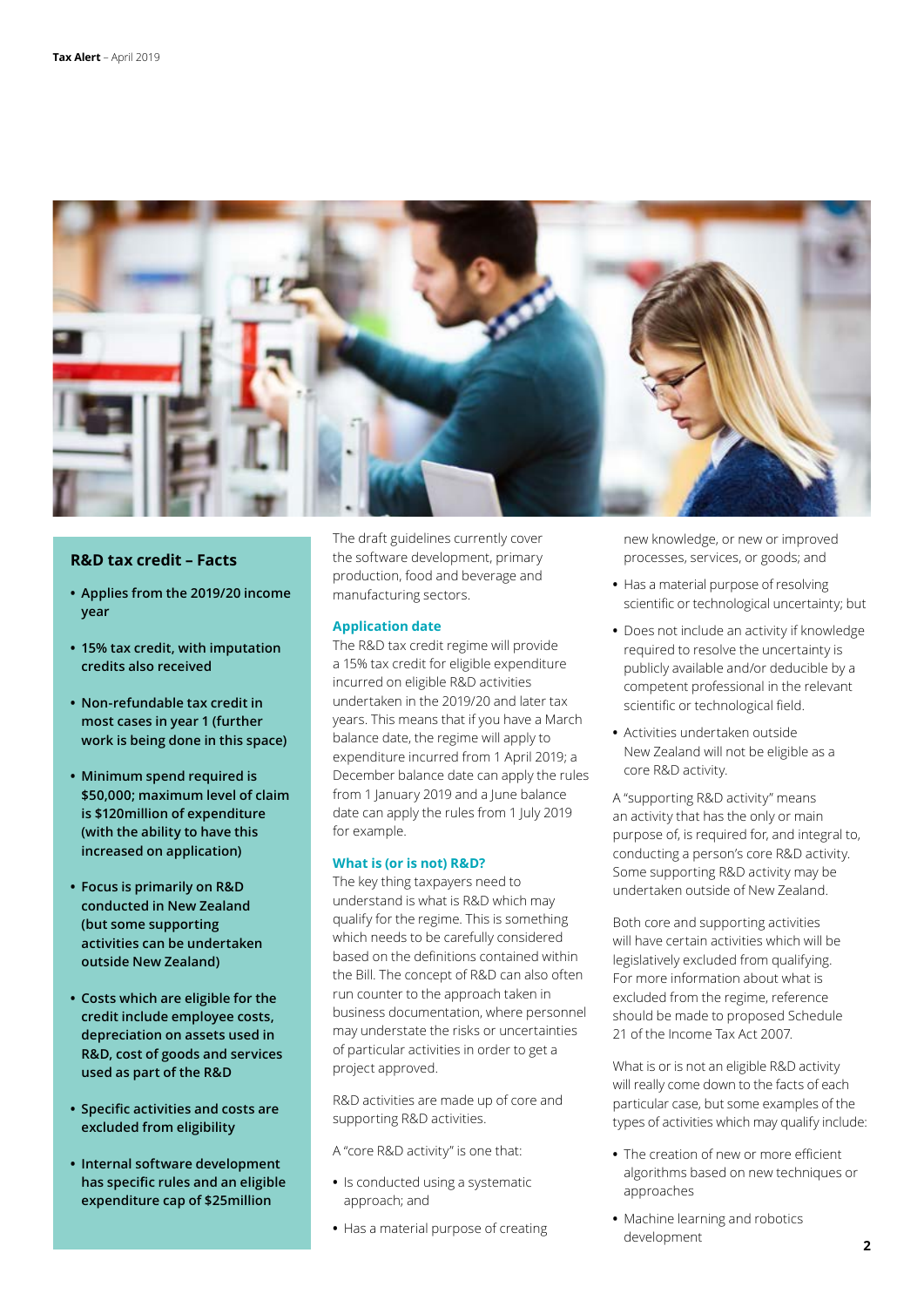- **•** New approaches or concepts aimed at addressing software security related issues
- **•** Development of new devices and related software
- **•** Plant variety development through genetic evaluation and experimentation
- **•** Advanced animal breeding technique development
- **•** The development of new or enhanced primary products
- **•** Developing packaging techniques or products that improve the shelf-life or stability of products
- **•** Manufacturing process development (e.g. scale up, process improvement, overcoming technical challenges and improving manufacturing efficiency)
- **•** The design, development and trialling of medical devices
- **•** The development of complex health based IT products and apps (e.g. the development of unique algorithms for analysing and displaying complex health related data)
- **•** New product and process development from lab and bench scale development, through to larger scale trials
- **•** Process improvement projects driven by the need to reduce costs, increase throughput or improve product quality
- **•** Introduction of new, or significantly modified manufacturing processes to overcome major problems encountered with an 'established' process
- **•** Development of new automated processes to improve quality consistency and competitiveness
- **•** Investigations into the suitability of alternative raw materials and components for existing production processes
- **•** Development of new equipment or process designs to meet emerging safety or environmental requirements

As with most aspects of the tax system, there are some complexities within the regime which taxpayers will need to navigate, aside from being able to apply the definitions of what is R&D and what is (or is not) an eligible activity or type of expenditure.

#### **Major changes resulting from submissions**

Following the consideration of the Bill by the Finance and Expenditure Committee, many aspects of the original Bill remain unchanged, however there have been some improvements, most notably:

- **•** There are now part-year continuity rules, meaning that some R&D tax credits can still be used or carried forward in the event of a shareholding change.
- **•** It is made clear that joint ventures will be able to be eligible for the regime. Under the regime, the eligibility will be tested at the joint venture level (including whether the \$50,000 minimum spend is satisfied), with R&D credits disseminated to joint venturers in proportion to their interest in the joint venture.
- **•** The original Bill included a requirement that the party claiming the R&D tax credits needed to hold sole controlling rights to the R&D. This requirement has been removed.
- **•** There has been an improvement to the rules which will allow certain companies to obtain a refund of R&D tax credits if they are in a loss position. The ability to obtain refunds remains very restricted, however this will be improved over time as these rules are subject to further policy consideration.
- **•** The original Bill contained rules which removed 20% of the cost of eligible

outsourced R&D from being eligible expenditure, as this was considered a proxy for the profit margin of the party performing the R&D services. This requirement has been removed.

- **•** The cap on internal software development expenditure has been significantly increased from \$3million to \$25million.
- **•** Additional employment costs beyond salary and wages will be eligible, for example employee share scheme benefits, bonuses, fringe benefits, recruitment and relocation costs.
- **•** Existing Callaghan Innovation Growth Grant recipients with late balance dates will be able to claim R&D tax credits for the remainder of the 2021 income year after the expiry of final Growth Grants on 31 March 2021.

#### **Points to watch out for**

As with most aspects of the tax system, there are some complexities within the regime which taxpayers will need to navigate, aside from being able to apply the definitions of what is R&D and what is (or is not) an eligible activity or type of expenditure. We set out below some details of some of the trickier aspects of the regime.

#### **Capitalised R&D**

Specifically listed as ineligible expenditure is "expenditure or loss to the extent to which it contributes to the cost of depreciable tangible property, if the depreciable tangible property is not used soley in performing a research and development activity". What this means is that if R&D expenditure is directed towards creating a new physical asset (for example, creating a brand new machine to manufacture a new product), if that expenditure is treated as capital expenditure for tax purposes then it will not be eligible for the tax credit. The stated rationale for this treatment is that if expenditure has been capitalised this can indicate that any scientific or technological uncertainty has been resolved.

While a similar approach is adopted in Australia, a key difference between the two countries is the approach taken to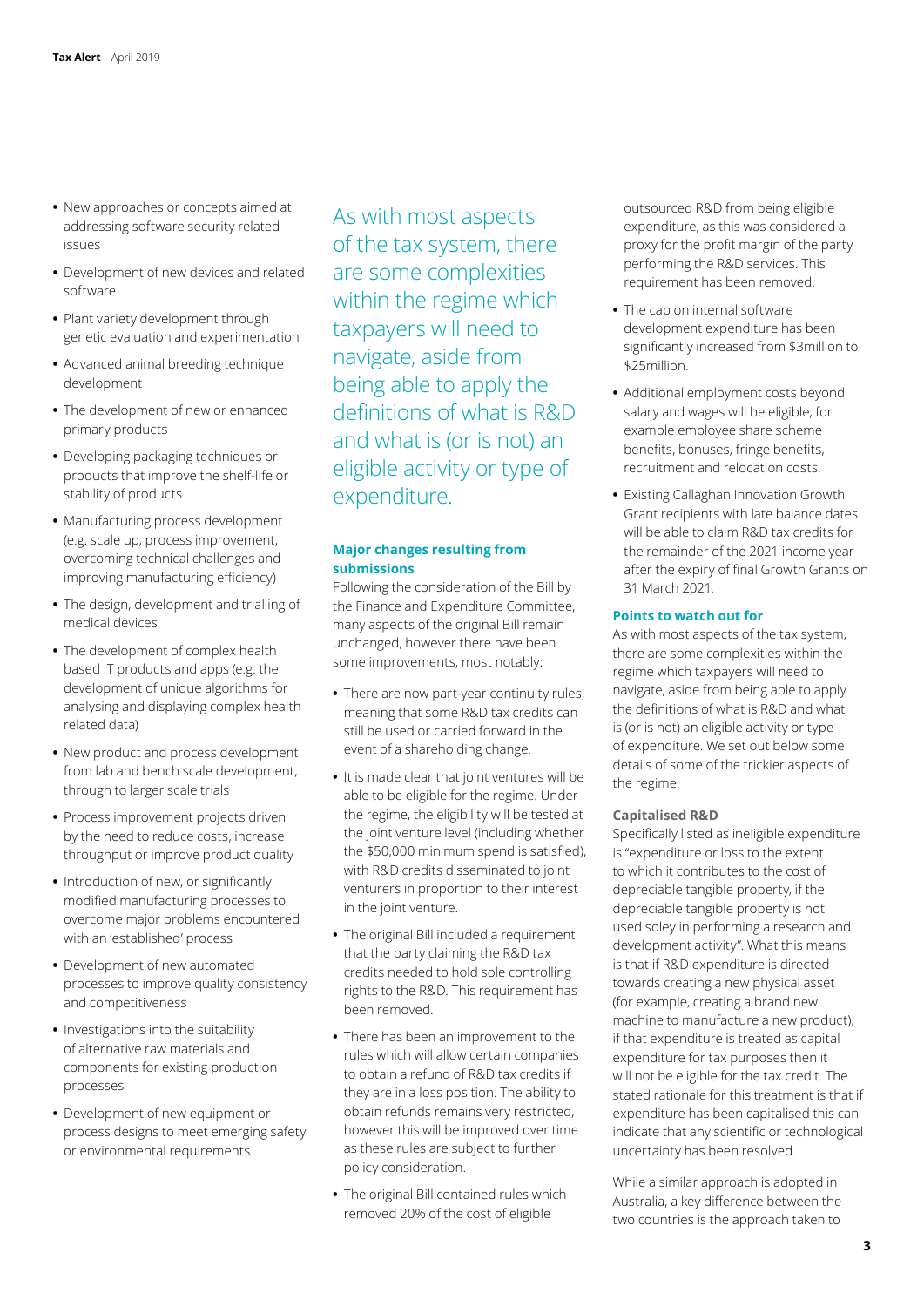capitalising expenditure for tax purposes. In New Zealand we treat expenditure as being "capital" in nature much earlier than may be the case in Australia – refer to our March 2017 Tax Alert for a summary of the New Zealand treatment of feasibility expenditure.

This rule may turn out to be problematic for some taxpayers and will put some pressure on the boundary between capital and revenue expenditure.

To the extent R&D is directed towards intangible property (e.g. software) or assets which are being created solely for R&D purposes (e.g. a prototype) any capitalised costs may still be eligible for the R&D tax credit.

#### **Software**

From the time the R&D tax credit regime was first mooted by the Government there has been concern that the regime would not allow software to qualify for the tax credit. At a high level this is because it is perceived as being difficult for software to satisfy the "scientific or technological uncertainty" test.

The draft guidelines prepared by Inland Revenue devote a number of pages to explaining how the rules apply to software development, including examples of software activities which may be eligible. Once finalised, these guidelines will be a useful resource for taxpayers.

From a software perspective, it is also important to be aware that there are separate rules for software which is developed for sale and software which will be used for internal purposes. Internal software development is subject to an overall cap on eligible expenditure of \$25million and has specific activities directed towards the internal administration of the taxpayer being ineligible for the tax credit.

#### **R&D collaborations / outsourced R&D**

The R&D tax credit regime contemplates that businesses can work together with others when undertaking R&D, this includes outsourcing R&D to another party. The regime has specific rules which are

designed to ensure that multiple taxpayers can't claim an R&D tax credit for the same item of R&D (obviously partners in partnerships and joint venturers can each claim their respective shares of R&D).

If your business works with others, it will be important to consider your contractual arrangements to make sure it is clear which party will be eligible for the tax credit, and also to ensure that rights and obligations are not split between parties in a way which results in nobody being eligible for an R&D tax credit.

#### **Documentation requirements**

Anyone wanting to claim R&D tax credits will need to keep records to demonstrate that the activities they undertook met the definition of an R&D activity. The type of records that must be kept include records which show:

- **•** Basic eligibility criteria are met (i.e. that there was R&D and the taxpayer is carrying on business in New Zealand)
- **•** The purpose of the R&D;
- **•** The scientific or technological uncertainty the R&D intends to resolve;
- **•** Why the scientific or technological uncertainty could not be resolved by information that is publicly available or deducible by a competent professional;
- **•** The systematic approach that was undertaken to try to resolve the uncertainty; and
- **•** The nature of any supporting activities, and evidence to show they were integral to the core R&D activity.

Records should be kept contemporaneously, rather than being documentation created after the fact for tax purposes.

Year one of the regime will operate slightly differently to future years. From year two onwards there will be rules which will require taxpayers to either get "in-year approval" from Inland Revenue that an activity is an eligible R&D activity, or will require "significant performers" of R&D to obtain external certification of R&D activities.

#### **Getting ready**

Now is the time to get prepared for the R&D tax credit regime. Get talking within your business to start to determine whether some of your activities may be eligible for a tax credit. Check existing documentation processes to see whether adequate information is currently in place to enable your business to identify eligible projects and expenditure. Documentation will be very important, as will the ability to separate eligible and non-eligible expenditure.

If you need any help in understanding the new rules and getting ready for them, contact one of us or your usual Deloitte advisor.



**Greg Pratt, Partner** Tel: +61 7 3308 7215 Email: gpratt@deloitte.com.au



**Aaron Thorn, Partner** Tel: + 64 3 363 3813 Email: athorn@deloitte.co.nz



**Robyn Walker National Technical Director** Tel: +64 4 470 3615 Email: robwalker@deloitte.co.nz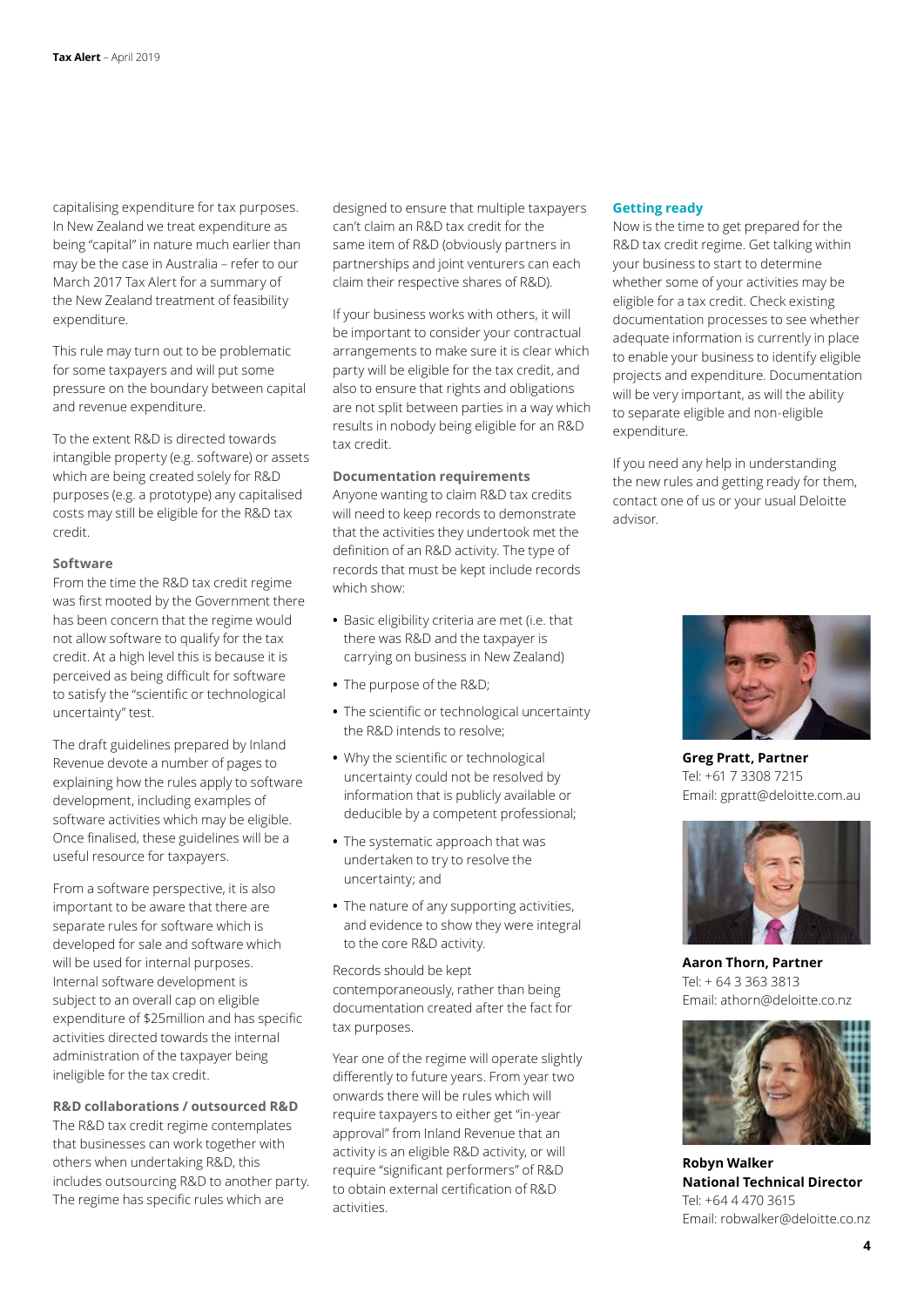# New DTA between New Zealand and China signed

By Jenny Liu and Michelle Shi



On 1 April 2019, a new double tax agreement (DTA) between the People's Republic of China and New Zealand was signed. This agreement, when in force, will replace a 1986 agreement and therefore introduces a modern set of tax rules in relation to cross border economic activity.

#### **Withholding tax**

With regard to withholding taxes, a key change is to introduce a new lower 5% withholding tax rate for dividends where the beneficial owner is a company that has held a direct interest of at least 25% of the capital of the company throughout a 365 day period that includes the payment date.

Dividends paid to a beneficial owner who is the government of the state would not be taxed, provided that the government and

its associated enterprises hold directly or indirectly no more that 25% of the voting power in the company paying the dividend.

With regard to the royalty article and specifically the definition, the trend when updating tax treaties has been to remove "the use of , or the right to use, any industrial, scientific or commercial equipment" from the royalty definition so these payments are taxed as business profits under article 7 (i.e. where there is a permanent establishment). However, there has been no change in this regard in the new agreement such that these payments will still be treated as a royalty for DTA purposes. Under New Zealand tax rules, these payments are taxed as schedular payments and so the effect of the treaty in this case is (still) to limit the non-resident

contractor's withholding tax to 10%. A special rate certificate should be obtained in order to apply this reduced rate.

#### **Dual Residence**

For a person other than an individual, under the 1986 agreement, the person is treated as a resident of the Contracting State in which its head office is situated. In the new DTA, this tie breaker test has been removed meaning that in dual residence situations, the residence of the person can only be determined by mutual agreement between the competent authorities. In the absence of such agreement, the person shall not be entitled to any relief or exemption provided by the DTA. This may prove to be difficult and therefore companies should do their best not to be in a dual residency position.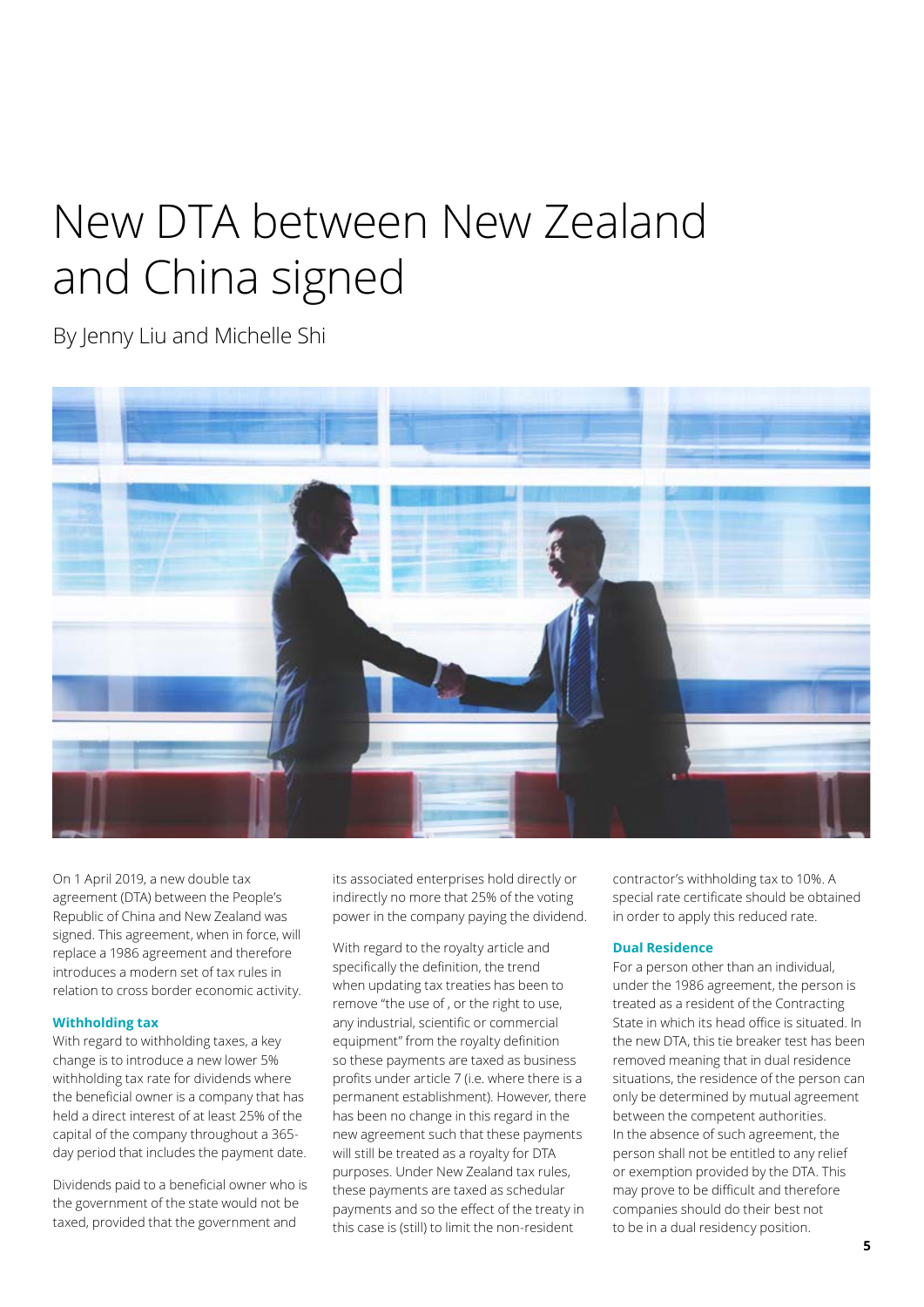

#### **Permanent establishment**

A key change to the permanent establishment article is in relation to a building site, or construction, assembly or installation project. Positively, the time frame before a permanent establishment will arise has been extended from 6 to 12 months.

#### **Multilateral convention measures**

What is perhaps interesting is that while the existing 1986 DTA is a "covered agreement" for the purposes of the multilateral convention to implement related measures to prevent base erosion and profit shifting (MLI), China's position on this when compared to New Zealand's meant that many of the new MLI articles would not actually apply to the 1986 DTA. For example, all of the changes to the permanent establishment articles (artificial avoidance through the use of commissionaire arrangements, specific activity exemption and splitting up of contracts) do not apply. Although China has not yet ratified the MLI and therefore it has not come into force for the 1986 DTA. However, the new DTA not only incorporates the new MLI articles where there was agreement, but does now incorporate some of these other articles. For example, article 12 of the MLI which concerns artificial avoidance of the

permanent establishment status through Commissionaire Arrangements has actually been included in the permanent establishment article of the new agreement despite China initially reserving its right to adopt this MLI article. Broadly, this article means that if a person acts on behalf of an enterprise and in doing so habitually concludes certain types of contracts, or habitually plays the principal role leading to the conclusion of certain types of contracts that are routinely concluded without material modification by the enterprise, a permanent establishment will arise. The fiscally transparent wording (Article 3 of MLI) and definition of person closely related to an enterprise (Article 15 of MLI) have also been included in the DTA.

#### **Application date**

The other point to note is that this signed agreement will not come into force until domestic procedures in both countries have been completed and there is an exchange of diplomatic notes. This could take some months yet. If this process occurs during the 2019 calendar year, the earliest date that this agreement could apply would be from 1 January 2020 in respect of withholding taxes; or for any taxable year beginning on or after 1 January 2020 for other taxes.

From a practitioner's perspective, a new modern DTA which incorporates the MLI articles certainly makes working with DTAs easier, therefore this is a welcome development.

For more information on how the new DTA will apply to cross border transactions, please contact your usual Deloitte advisor.



**Jenny Liu, Partner** Tel: +64 9 303 0788 Email: jennliu@deloitte.co.nz



**Michelle Shi, Senior Consultant** Tel: +64 9 303 0714 Email: michelleshi@deloitte.co.nz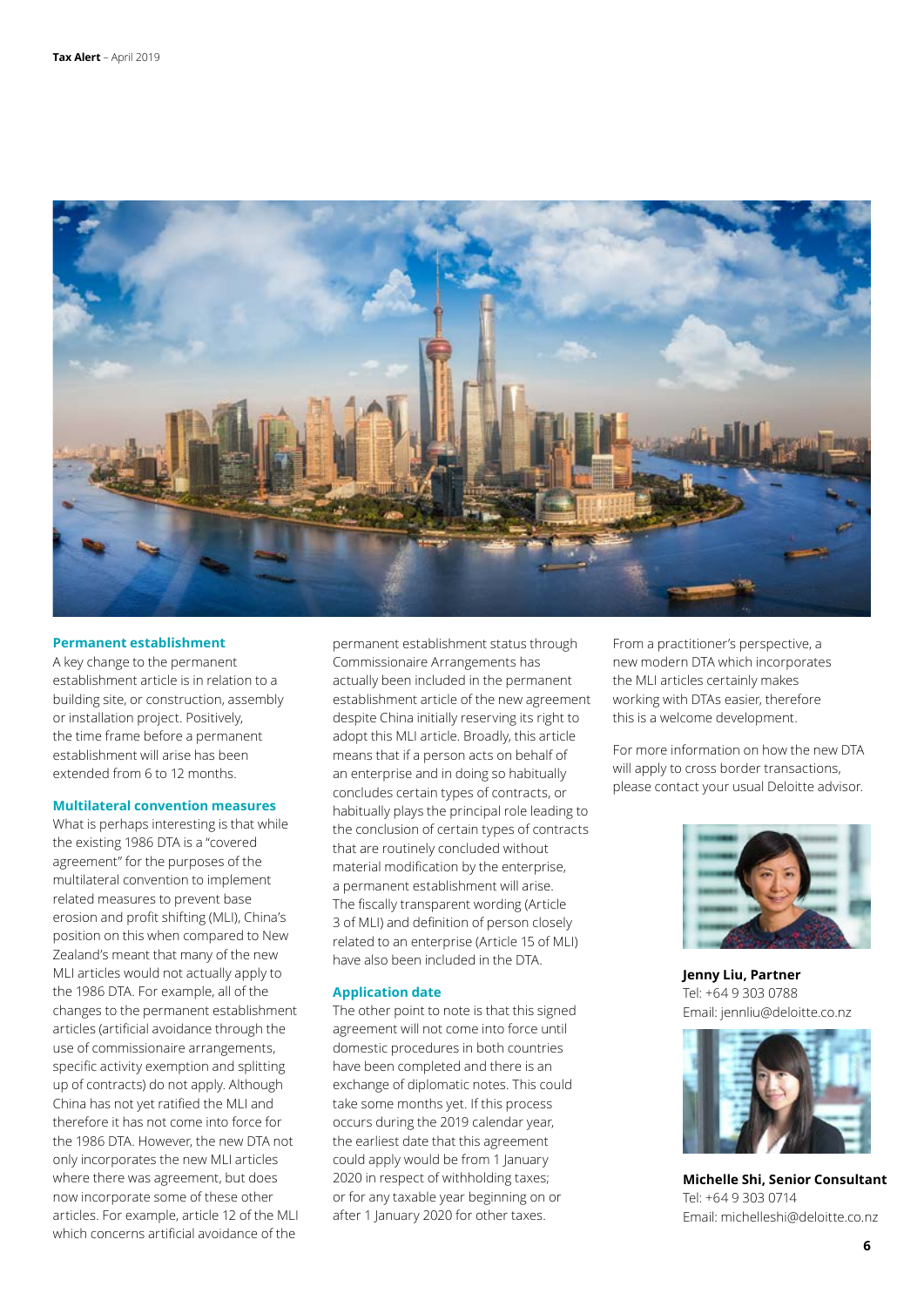# Happy New Tax Year – what you need to know in April 2019

By Emma Marr



The 2019 income year came to a screeching halt on Friday 29 March, and the dawn of the New (Tax) Year has broken. Those still recovering from the annual tax return filing festivities may be startled to discover that there is plenty left to do in the near future – Inland Revenue has been forging on with business transformation and changes affecting most taxpayers are now upon us. Read on for more information on how this, and other recent changes, could affect you. You should also refer to other articles in this edition of Tax Alert on research and development, and the Commissioner of Inland Revenue's care and management obligations, as changes are afoot in those areas too. If you want to discuss any of the changes and how they impact you further, please contact your usual Deloitte advisor.

#### **Some Inland Revenue downtime, and then a new website**

Inland Revenue is rolling out their new website on 26 April 2019, following a sevenday shut-down of core-services (including office counters and contact centres) from 3pm Thursday 18 April 2019 to the morning of Friday 26 April 2019. Inland Revenue is taking advantage of the fact that due to Easter and ANZAC day being in the same week this year, there are only two working days in this period. The website will still be available during this period and payments can be made by online banking. Inland Revenue advise that the new website will have improved functionality and present content in a crisper, more accessible style.

#### **Payday reporting**

A big change that all employers have to grapple with this month is the change to payday reporting. From April 2019 employers and intermediaries will be required to digitally file employment information, instead of the current employer monthly schedule, within two working days of payday. Different timeframes apply for those filing on paper. This will impact most employers, including those with shadow payrolls or who make schedular payments. Payday reporting was voluntary from April 2018 but is now compulsory. It is important to remember that the tax payment deadlines have not changed, it is only the employment information that must now be reported at different times.

You can read more about payday reporting in our [February Tax Alert article](https://www2.deloitte.com/nz/en/pages/tax-alerts/articles/payday-reporting-around-corner.html).

#### **Tax changes for individuals**

Wage and salary earners – welcome to a brand new world. A major part of Inland Revenue's transformation process is simplifying individual tax compliance processes, and the new rules are now in force. From the tax year ending 31 March 2019, individuals who only earn salary and wages or investment income will no longer have to request, or be provided with, a Personal Tax Summary. This means Inland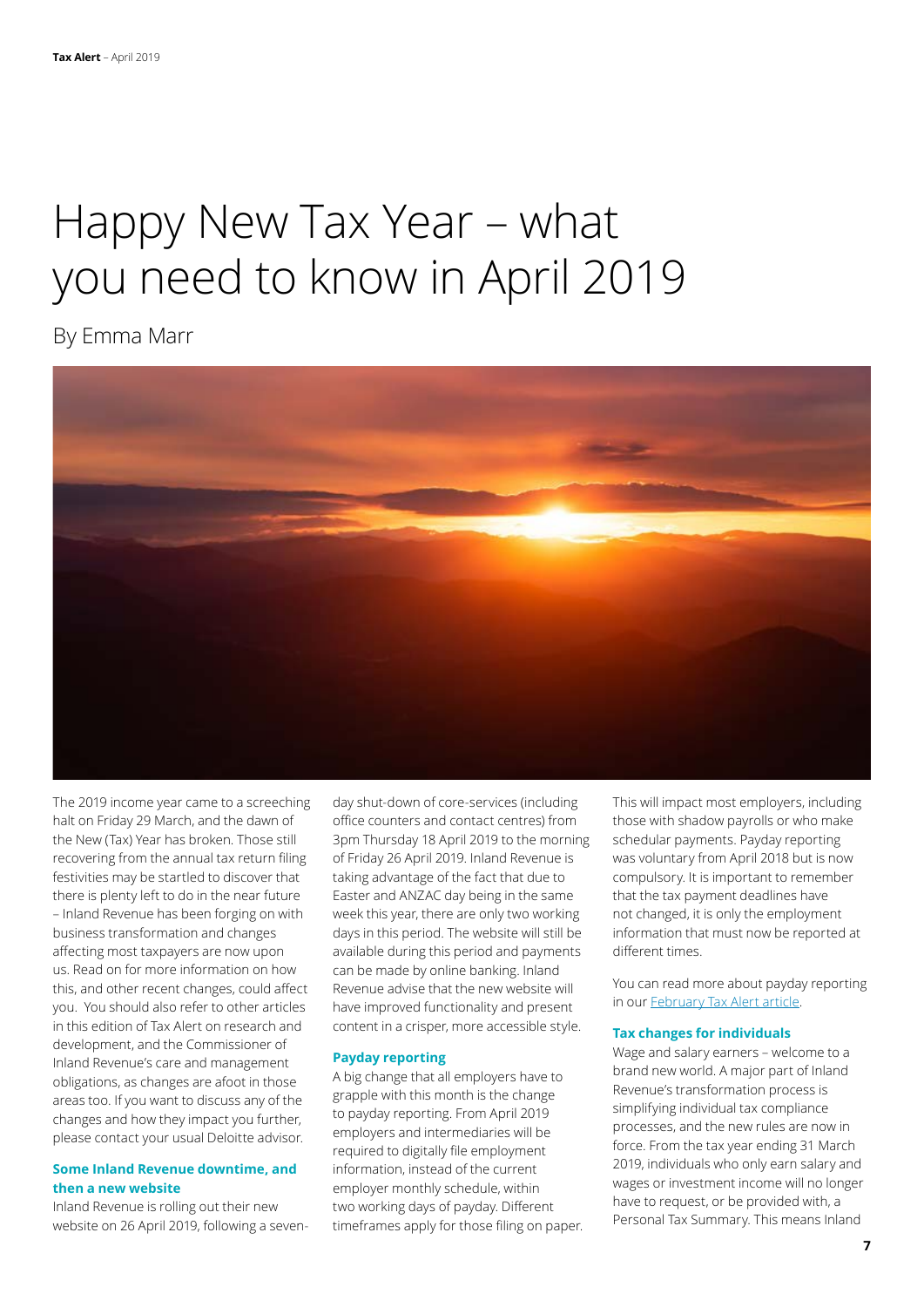

Revenue will use information provided by employers and payers of investment income to pre-populate income tax returns. Using this information, Inland Revenue will determine whether it can automatically generate a refund or a request for a payment of additional tax. Individuals will have to let Inland Revenue know if they receive additional income so that their tax obligation is correctly calculated.

If Inland Revenue can't automatically generate a refund or request for an additional tax payment, taxpayers will need to provide additional information via myIR, Inland Revenue's online portal. Inland Revenue will prepopulate IR 3s with information they have gathered from employers and investment income payers. You can read more about these changes, including how individuals will claim donation rebates, in our [March Tax Alert article](https://www2.deloitte.com/nz/en/pages/tax-alerts/articles/tax-changing-everyone.html).

#### **Read your odometer**

New mileage reimbursement rates apply from 1 April 2019 for those with standard balance dates. The tier one rate of 76c/km applies to the work related portion of the first 14,000km of combined business and private travel per annum, provided a log book or similar records are maintained by the employee. Tier two rates apply to travel A big change that all employers have to grapple with this month is the change to payday reporting. From April 2019 employers and intermediaries will be required to digitally file employment information, instead of the current employer monthly schedule, within two working days of payday.

exceeding this distance, and depend on the specific vehicle being used. Read more about the new rates in [our article](https://www2.deloitte.com/nz/en/pages/tax-alerts/articles/statement-on-reimbursement-of-mileage-costs-finalised.html) from August 2018, and make sure you take an odometer reading this month so you can comply with the new rules.

#### **Recalculate your debt percentage and debt pricing**

If you are controlled by a non-resident you will be subject to new rules on a range of issues, including debt pricing, debt/

asset ratios and transfer pricing. The new rules apply from the income years starting from 1 July 2018 so if you have a March balance date, the rules apply from 1 April 2019. If your company is reasonably highly leveraged, you should carefully calculate whether you meet the new thin capitalisation debt/asset ratios. Any related-party debt should be considered in light of the new debt pricing rules. You can read a [summary of the new rules here](https://www2.deloitte.com/nz/en/pages/tax-alerts/articles/beps-guidance-released-to-provide-clarity.html).

#### **Landlords – remember the new rules**

If you own investment property you should be aware of new rules about offsetting losses made from residential rental properties. The proposed legislation, which is still progressing through Parliament, intends to end landlords offsetting losses incurred on residential rental properties against other sources of income (for example salary or wages and investment income), which generally results in a reduced tax liability and in many cases an income tax refund. The rules, when enacted, will apply from 1 April 2019. You can read more about them in our [March 2019 article.](https://www2.deloitte.com/nz/en/pages/tax-alerts/articles/tax-changes-residential-rental-owners.html)

#### **Other changes**

RWT certificates are now available electronically rather than being posted to taxpayers. The government has also tinkered with provisional tax, student loan and working for families rules, Kiwisaver contributions and the binding rulings regime.



**Emma Marr Associate Director** Tel: +64 4 470 3786 Email: emarr@deloitte.co.nz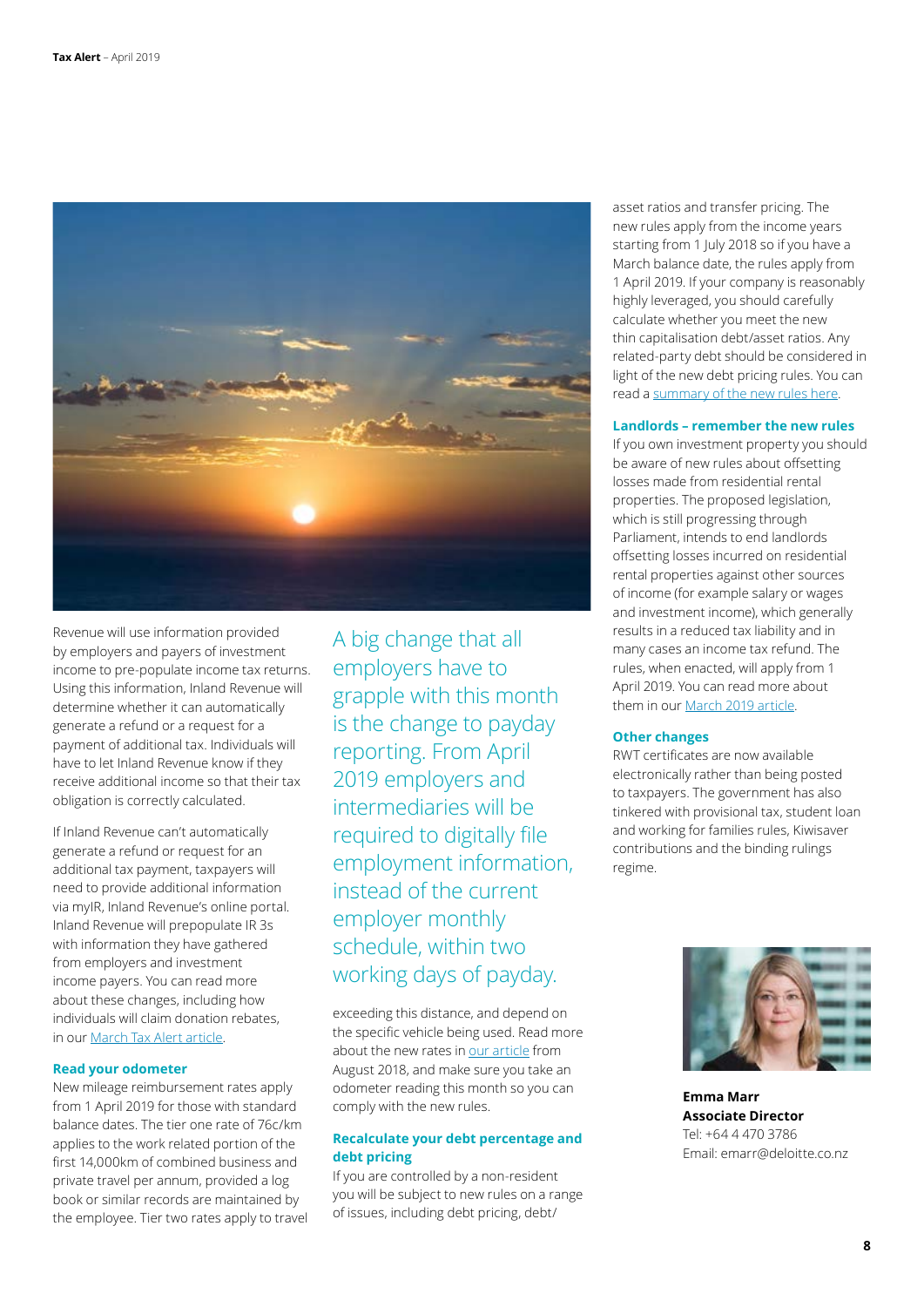## Special powers to remedy legislative anomalies re-introduced

By Hamish Tait



Special new provisions that will give Inland Revenue the power to quickly make minor, temporary 'fix ups' to tax law have recently been re-introduced to Parliament, after being comprehensively re-drafted.

This article briefly outlines the history of this proposal, discusses the changes that have been made from what was originally proposed, and comments on the merits of the proposed new powers.

#### **Where did this proposal come from?**

As outlined in our [August 2018 Tax Alert](https://www2.deloitte.com/nz/en/pages/tax-alerts/articles/modernising-tax-administration.html), draft legislation was originally introduced to Parliament in June 2018 which included provisions that would grant the Commissioner of Inland Revenue (the **Commissioner**) additional powers to remedy "legislative anomalies". A legislative anomaly (which was a defined term in the original draft legislation) was essentially an issue with tax legislation which meant that the words could not be interpreted

consistently with the underlying policy intent. It was proposed that the new powers would be an extension of the Commissioner's "care and management" responsibilities in the Tax Administration Act 1994, which charge the Commissioner with the "care and management of the taxes covered by the Inland Revenue Acts".

The specific new powers that were proposed were the ability for the Commissioner to:

- **•** Recommend to the Minister of Finance that regulations (i.e. an Order-in-Council) be made by the Governor-General to remedy a legislative anomaly;
- **•** Make a determination as to how a legislative anomaly should be treated; or
- **•** Take certain "administrative action" to mitigate the effect of a legislative anomaly.

However, in November 2018, Inland Revenue officials recommended to the Finance and Expenditure Select Committee (the **FEC**) that the proposed provisions should be removed from the Bill. This was because Inland Revenue officials were still considering the draft wording of the provisions, and were in discussions with the Government's Legislation Design and Advisory Committee to ensure they were consistent with the Committee's guidelines on legislation containing "Henry VIII clauses" (i.e. laws granting someone other than Parliament the power to change or suspend laws). Agreeing to Inland Revenue's recommendation, the FEC stated "[w]e consider that a very cautious approach is warranted with respect to these powers to ensure that Parliament's law-making authority is appropriately respected".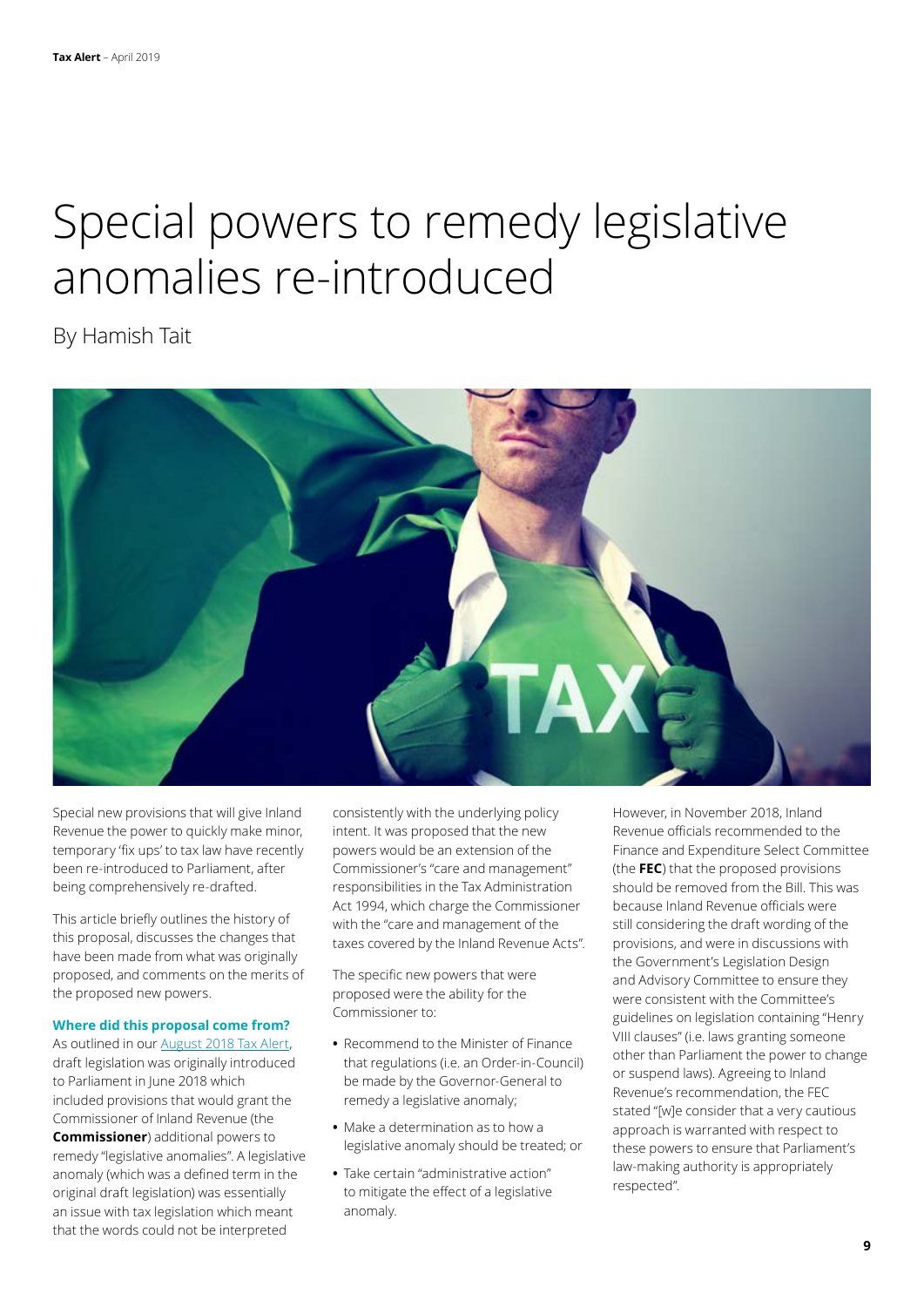

The draft provisions have now been comprehensively redrafted, and have been inserted into *the Taxation (Annual Rates for 2019–20, GST Offshore Supplier Registration, and Remedial Matters) Bill*, via Supplementary Order Paper No. 193 (the **SOP**) which was released on 6 March 2019. Submissions closed on this Bill in March 2019, and the proposals are now being considered by the FEC.

#### **What powers are now being proposed?**

From a general tax policy perspective, the new proposals in the SOP remain broadly unchanged from the original draft. In particular, it will still be possible for legislative anomalies to be temporarily remedied either by way of a regulation (on the recommendation of the Minister of Finance) or by way of decision made directly by the Commissioner.

Pleasingly, the provisions have been substantially redrafted to be much clearer for the reader, and are now structured in a more logical way.

Some substantive changes have also been made to the provisions in the SOP. As a result, now only the following two specific powers are proposed in the updated draft:

**•** *Regulations*: The Minister of Finance may recommend that an Order-in-Council be made by the Governor-General which provides that a provision of the Inland Revenue Acts (i.e. a tax law) does not apply or applies with conditions, or

which grants an exemption from such a provision; and

**•** *Exemptions*: The Commissioner may grant an "exemption" from a tax law.

Notably, the previously proposed powers for the Commissioner to make a determination or to take an administrative action have now been replaced in the SOP with the power to grant an "exemption". An exemption is to be a "legislative instrument" that is a "disallowable instrument" (i.e. it must be presented to the House of Representatives for review and scrutiny, as with regulations/Orders-in-Council). This should mean that there will be more oversight over the granting of exemptions by the Commissioner than there would have been with determinations or administrative action.

The key distinction between using a regulation or an exemption appears to be that regulations would be required where the issue had fiscal implications (because the exemption power may not be used where any fiscal implications are more than negligible). A Cabinet paper published with the SOP also refers to an exemption not being used where the matter is "sensitive", although this does not appear to be articulated in the legislation itself. A regulation may also be retrospective for a longer time period than an exemption, as discussed below.

In all other respects, the requirements and restrictions on the exercise of the two modification powers will be similar, and are also largely unchanged from the original proposals. In summary, these are that any modification (whether it is a regulation or an exemption):

- **•** Must be optional for a taxpayer to apply (i.e. a taxpayer can choose to disregard the modification if it is unfavourable);
- **•** Must apply "generally" unless it is stated to apply to a particular class of persons or circumstances (i.e. it may not expressly apply to a specified taxpayer);
- **•** May only last for up to two income years after the income year in which the modification comes into force (i.e. essentially up to three income years);
- **•** For a regulation, may apply retrospectively for up to four income years prior to the income year in which it comes into effect, or for an exemption, may apply retrospectively to the beginning of the income year in which it comes into effect;
- **•** May only be made if the Minister / Commissioner is satisfied that the modification is reasonably necessary to fix an obvious error, give effect to the intended purpose of a tax law, resolve ambiguity or to reconcile an inconsistency;
- **•** May not be broader than reasonably necessary to resolve the issue and must be the most appropriate way of doing so; and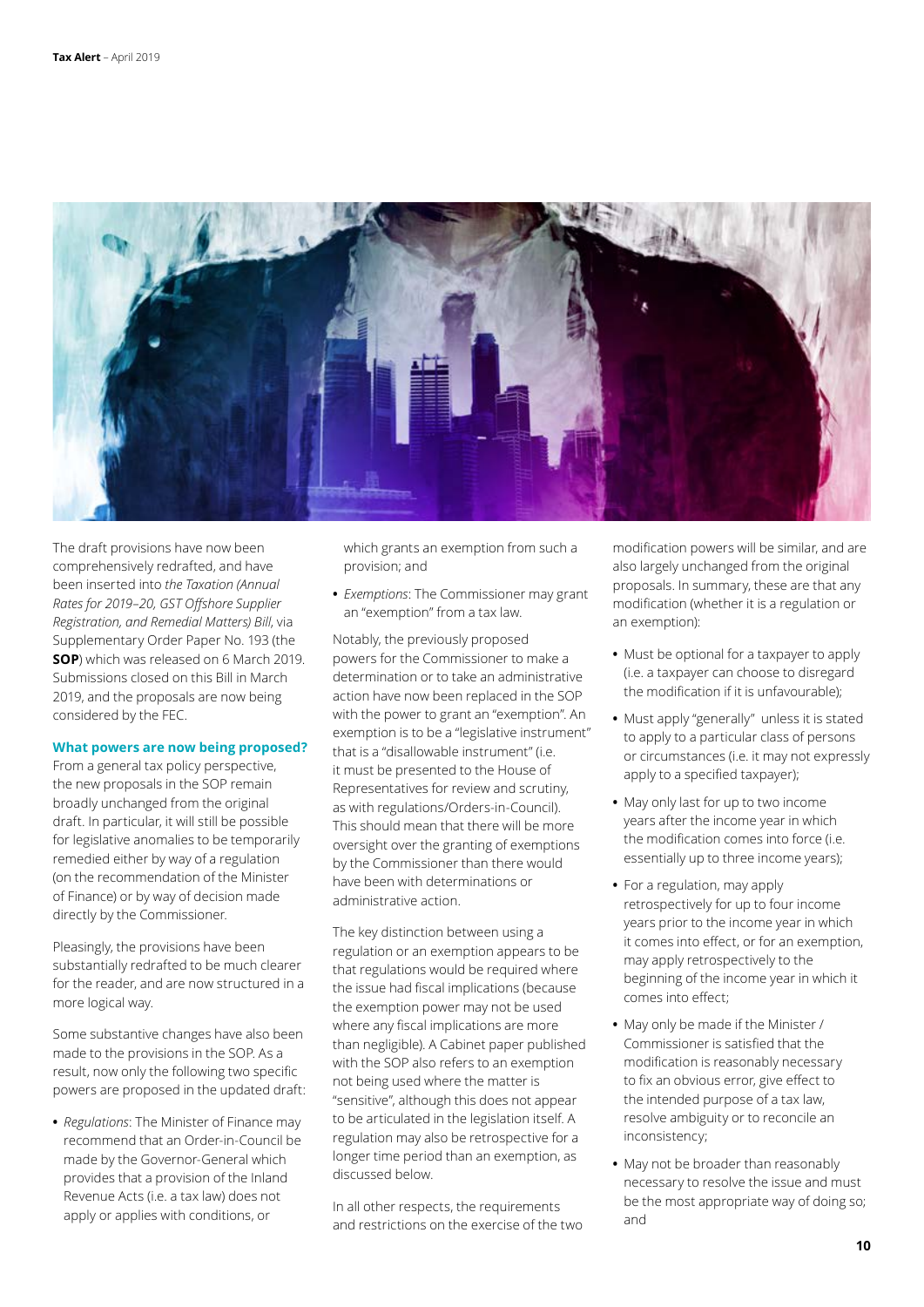**•** Must be subject to a consultative process of at least 6 weeks (formerly 4 weeks under the original proposals), unless there is "a case of urgency".

Finally, we note that there is no longer an express requirement that Inland Revenue consider whether a formal legislative amendment is required (recognising the modification is a temporary stopgap only). However, it seems implicit in the proposals that Inland Revenue officials would do this.

#### **Are the new powers appropriate?**

In an ideal world, there would be no need for the proposed new powers, as draft tax legislation would consistently be subject to an extensive consultation process allowing ample opportunity for errors and ambiguities to be corrected. However, given the increasing volume and complexity of new tax legislation in recent times (the timing of which is sometimes dictated by political considerations), a suitably fulsome consultation process is not always undertaken. Unless this changes, it seems that taxpayers and tax advisers must accept that legislative anomalies will continue to arise.

With that in mind, the proposed powers should be seen as a welcome development. It is hoped that they will allow legislative anomalies to be quickly and effectively remedied in a consistent and transparent way.

Although some have questioned whether it is appropriate for the Commissioner or the Minister of Revenue to be able to change tax laws without Parliament's approval, there are a number of specific restrictions and safeguards that apply to limit the scope of the powers. The most important of these (which critically has been retained through the redrafting process) is that the regulations or exemptions must be optional to apply. This should provide ample protection for taxpayers and prevent them from being adversely impacted by any changes. Further, the empowering provisions essentially only allow laws to be suspended, rather than allowing new substantive laws to be created. In this respect, it arguably puts the power on par with, for example, the securities law exemption powers held by the FMA, which

Although some have questioned whether it is appropriate for the Commissioner or the Minister of Revenue to be able to change tax laws without Parliament's approval, there are a number of specific restrictions and safeguards that apply to limit the scope of the powers. The most important of these (which critically has been retained through the redrafting process) is that the regulations or exemptions must be optional to apply.

have been around in various forms for many years. Finally, following the redraft, a clear "Purpose of remedial powers" provision has been included in the draft SOP, which makes it abundantly clear the purpose of the powers is only to provide the "flexibility to temporarily remedy or mitigate" a legislative anomaly: they may be used for minor 'fix ups' only.

It is also worth noting that, at present, the Commissioner's "care and management" responsibilities are the primary way that anomalies are 'fixed' (pending a remedial legislative amendment). Often this will take the form of the Commissioner stating that she will not devote resources to investigating certain breaches of a tax law. However, there can be little or no transparency over the exercise of this discretion, and taxpayers cannot generally rely on it where a specific issue in a tax return has been identified by an Inland Revenue investigator. With this in mind, the proposed new powers should be seen as a welcome development to help set more clearly defined processes for

remedying anomalies, as well as increasing transparency and oversight of those remedies.

#### **Further comments**

It is pleasing to see that following the redrafting process the new legislation is now clear, logically set out and easier to understand. However, there are a number of areas that are not specifically dealt with in the legislation, on which Inland Revenue will need to provide guidance, including:

- **•** The nature of legislative anomalies that it will be appropriate to remedy. It would be useful if the Commissioner could provide some examples of specific scenarios that may arise where the Commissioner envisages she would use the power;
- **•** When the Commissioner considers that she will be unable to grant an exemption (and regulations will therefore be required); and
- **•** The process for notifying Inland Revenue of a legislative anomaly or requesting the exercise of the modification power.

It would be useful for guidance to be published on these matters so that taxpayers can understand the practical implications of the new power, and to help ensure the powers are used fairly and consistently.



**Hamish Tait, Manager** Tel: +64 4 470 3681 Email: htait@deloitte.co.nz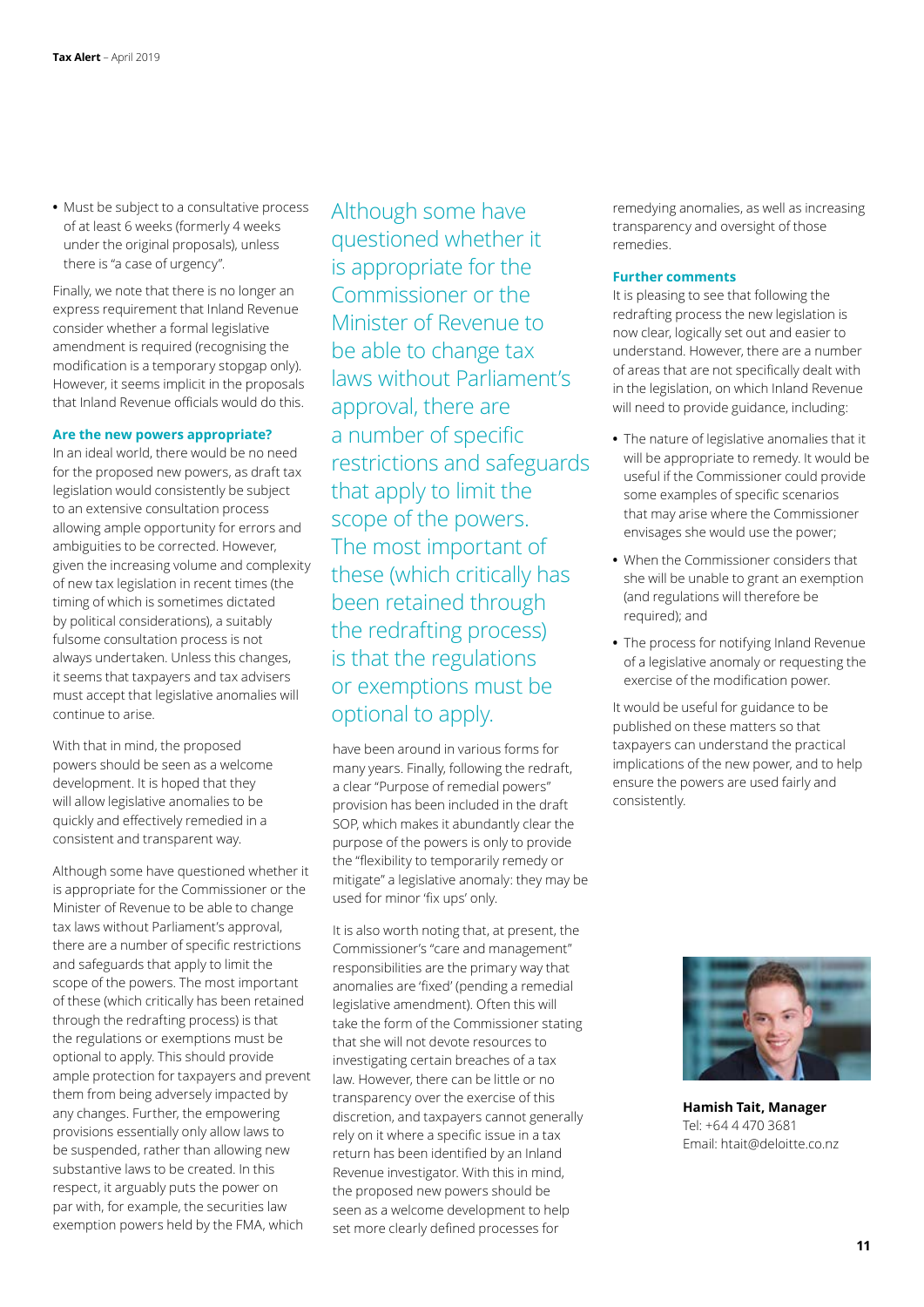### Snapshot of Recent Developments: April Tax Alert



#### **Policy Developments:**

**The Taxation (Annual Rates for 2018- 19, Modernising Administration, and Remedial Matters) Act receives the Royal assent** 

On 18 March 2019, the Taxation (Annual Rates for 2018-19, Modernising Administration, and Remedial Matters) Bill ("TARMTARM Bill") received Royal assent on 18 March 2019. The [Act,](http://www.legislation.govt.nz/act/public/2019/0005/latest/LMS55115.html?search=ad_act%40bill%40regulation%40deemedreg__modernising____25_ac%40bc%40rc%40dc%40apub%40aloc%40apri%40apro%40aimp%40bgov%40bloc%40bpri%40bmem%40rpub%40rimp_ac%40bc%40rc%40ainf%40anif%40aaif%40bcur%40rinf%40rnif_a_aw_se&p=1) among other things:

- **•** simplifies individual taxpayers' tax return filing rules (effective for 2019 year ends);
- **•** clarifies how Inland Revenue can collect, use and disclose taxpayer information;
- **•** introduces a "short process ruling" where small businesses can more easily apply for a binding ruling from Inland Revenue on any tax matter;
- **•** adds new KiwiSaver contribution rates of 6% and 10% and makes the savings scheme accessible to those aged over 65.

#### **Finalised Inland Revenue Items:**

**Spreading of income and expenditure under deferred payment arrangement - Special Determination S60** On 12 March 2019, Inland Revenue released [Special Determination S60:](https://www.ird.govt.nz/technical-tax/determinations/accrual/det-s60-deferred-payment-arrangement.html)  [Spreading of income and expenditure](https://www.ird.govt.nz/technical-tax/determinations/accrual/det-s60-deferred-payment-arrangement.html)  [under deferred payment arrangement.](https://www.ird.govt.nz/technical-tax/determinations/accrual/det-s60-deferred-payment-arrangement.html)

The determination is made under s 90AC(1) (bb) of the Tax Administration Act 1994 ("TAA 94") and applies to the applicants in relation to a deferred payment arrangement. Under the arrangement, a company assigned its rights to future cashflows to the applicants, in partial satisfaction of existing debts owed by the company to the applicants.

#### **Optional Convertible Notes with Discretionary Interest Payments - Special Determination S61**  On 12 March 2019, Inland Revenue released [Special Determination S61:](https://www.ird.govt.nz/technical-tax/determinations/accrual/det-s61-discretionary-interest-payments.html)  [Optional Convertible Notes with](https://www.ird.govt.nz/technical-tax/determinations/accrual/det-s61-discretionary-interest-payments.html)  [Discretionary Interest Payments](https://www.ird.govt.nz/technical-tax/determinations/accrual/det-s61-discretionary-interest-payments.html).

The determination is made under ss 90AC(1)(bb) and (h) of the TAA 94 and relates to the issue of optional convertible notes issued by the Issuer to Holders who are owned and controlled by the same persons as the Issuer's shareholders. The determination specifies whether any amount is solely attributable to an excepted financial arrangement.

**Spreading method to be applied by Landowners making Infrastructure Payments to fund bulk infrastructure under a Final Encumbrance - Special Determination S62** On 20 March 2019, Inland Revenue

released [Special Determination S62:](https://www.ird.govt.nz/technical-tax/determinations/accrual/det-s62-spreading-method-final-encumbrance.html)  [Spreading method to be applied by](https://www.ird.govt.nz/technical-tax/determinations/accrual/det-s62-spreading-method-final-encumbrance.html)  [Landowners making Infrastructure](https://www.ird.govt.nz/technical-tax/determinations/accrual/det-s62-spreading-method-final-encumbrance.html)  [Payments to fund bulk infrastructure under](https://www.ird.govt.nz/technical-tax/determinations/accrual/det-s62-spreading-method-final-encumbrance.html) [a Final Encumbrance](https://www.ird.govt.nz/technical-tax/determinations/accrual/det-s62-spreading-method-final-encumbrance.html).

This Determination relates to an arrangement involving an encumbrance under which a landowner is required to make payments to an LP over a fixed period. This determination prescribes the method for determining the amount of expenditure a landowner has under the financial arrangement in each income year.

**Question We've Been Asked - What are the requirements for claiming tax deductions for payments to family members for services? – QB 19/01** On 22 March 2019, Inland Revenue released [QB 19/01: What are the](https://www.ird.govt.nz/resources/4/4/44fd3845-81e1-440c-8b1b-d761b6dfc544/qb19-01.pdf)  [requirements for claiming tax deductions](https://www.ird.govt.nz/resources/4/4/44fd3845-81e1-440c-8b1b-d761b6dfc544/qb19-01.pdf)  [for payments to family members for](https://www.ird.govt.nz/resources/4/4/44fd3845-81e1-440c-8b1b-d761b6dfc544/qb19-01.pdf)  [services?](https://www.ird.govt.nz/resources/4/4/44fd3845-81e1-440c-8b1b-d761b6dfc544/qb19-01.pdf)

This QWBA deals with the requirements for claiming income tax deductions for payments to spouses, partners, or other family members for services they provide to businesses or other income earning activities. It reminds taxpayers that to claim deductions:

- **•** the family member must provide services to the business;
- **•** the amount paid must not be excessive, and
- **•** if the family member is a spouse or partner, the Commissioner's prior approval for a deduction is required unless the business is run though a company (s DC 5 of the Income Tax Act 2007).

### **Question We've Been Asked - Depreciation – change of use event – QB 19/02**

On 3 April 2019, Inland Revenue released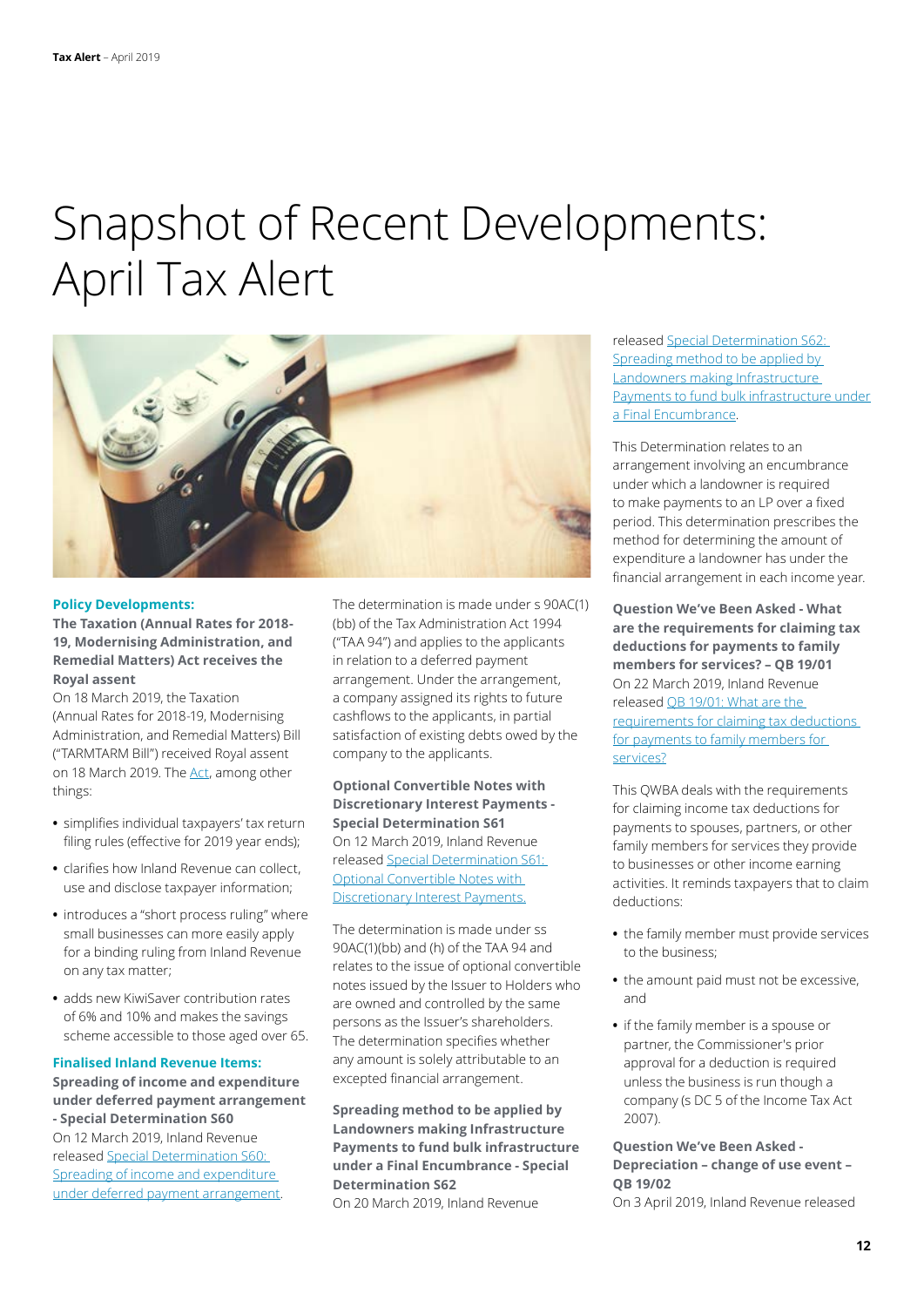

QB 19/02: Depreciation – change of use event.

This item considers whether depreciation recovery income may arise for a business that becomes a charity and begins deriving exempt income. The item concludes that a business that becomes a charity will have a change of use of its depreciable property, as that property is no longer available for use in deriving assessable income but will be used for deriving exempt income. As depreciation deductions will be disallowed, ss EE 47(2) and EE 47(2B) apply.

The issue was raised following an amendment to the timing of this income (now contained in s EE 47(2B)) which means that any depreciation recovery income will arise immediately before the income exemption applies.

**Voluntary disclosures - SPS 19/02** On 28 March 2019, Inland Revenue released standard practice statement SPS 19/02: Voluntary disclosures.

The statement will apply from 27 March 2019 and will replace SPS 09/02: Voluntary disclosures. The finalised standard practice statement sets out the factors that the Commissioner will consider when forming an opinion as to whether a taxpayer has made a full voluntary disclosure.

#### **Tax Cases:** *[Cullen Group LTD v The Commissioner of](https://forms.justice.govt.nz/search/Documents/pdf/jdo/fe/alfresco/service/api/node/content/workspace/SpacesStore/f5087840-424f-4658-b544-58a24ea3aa9c/f5087840-424f-4658-b544-58a24ea3aa9c.pdf)  Inland Revenue* [\[2019\] NZHC 404](https://forms.justice.govt.nz/search/Documents/pdf/jdo/fe/alfresco/service/api/node/content/workspace/SpacesStore/f5087840-424f-4658-b544-58a24ea3aa9c/f5087840-424f-4658-b544-58a24ea3aa9c.pdf)

The High Court dismissed Cullen Group's challenge to the Commissioner's assessment that it had avoided \$59.5 million of NRWT while it paid \$8 million in approved issuer levies (AIL). The Court found that the use of the AIL regime in this arrangement was not within Parliament's contemplation, on the basis that Parliament had enacted the AIL regime with the objective of encouraging investment in New Zealand, by reducing the cost of New Zealand residents borrowing from non-residents. The Court considered it was relevant that the arrangement in this case in the Court's view introduced no new funds. The Court construed the arrangement as having restructured shares in one New Zealand company into loans to another New Zealand company which were assigned to overseas entities in form but not in substance.

#### *[Van Uden v Commissioner of Inland Revenue](https://forms.justice.govt.nz/search/Documents/pdf/jdo/39/alfresco/service/api/node/content/workspace/SpacesStore/50cf3b40-d407-4a8d-abb1-14f4065e5935/50cf3b40-d407-4a8d-abb1-14f4065e5935.pdf)* [\[2019\] NZSC 29](https://forms.justice.govt.nz/search/Documents/pdf/jdo/39/alfresco/service/api/node/content/workspace/SpacesStore/50cf3b40-d407-4a8d-abb1-14f4065e5935/50cf3b40-d407-4a8d-abb1-14f4065e5935.pdf)

The Supreme Court has dismissed an application for leave to appeal in the matter of whether a taxpayer had a permanent place of abode in New Zealand. The Court of Appeal decision that Mr van Uden did

have a permanent place of abode (PPOA) was covered in our December 2018 Tax [Alert](https://www2.deloitte.com/nz/en/pages/tax-alerts/articles/snapshot-december-2018.html). The Court found he had a PPOA in New Zealand because he 'almost always' stayed at the property in question when he was in New Zealand, despite never owning the property.

The Supreme Court determined that the appeal raises no point of general or public importance and dismissed the application for leave to appeal.

*Peter William Mawhinney as Trustee of the Doug Vesey Trust v Commissioner of Inland Revenue* [2019] NZHC 553

The High Court has dismissed Mr Mawhinney's challenge to a Taxation Review Authority (TRA) decision. The case concerned whether a notice of response (NOR) issued by the Commissioner was issued too late, and whether, as a result, the Commissioner was deemed to have accepted the taxpayer's notice of proposed adiustment (NOPA).

The Court held that the time available for the Commissioner to issue a NOR began on the day that the Commissioner's declined to accept the taxpayer's late-filed NOPA under section 89K(1) of the Tax Administration Act 1994. There was nothing in the relevant statutory provisions which suggested the Commissioner should issue